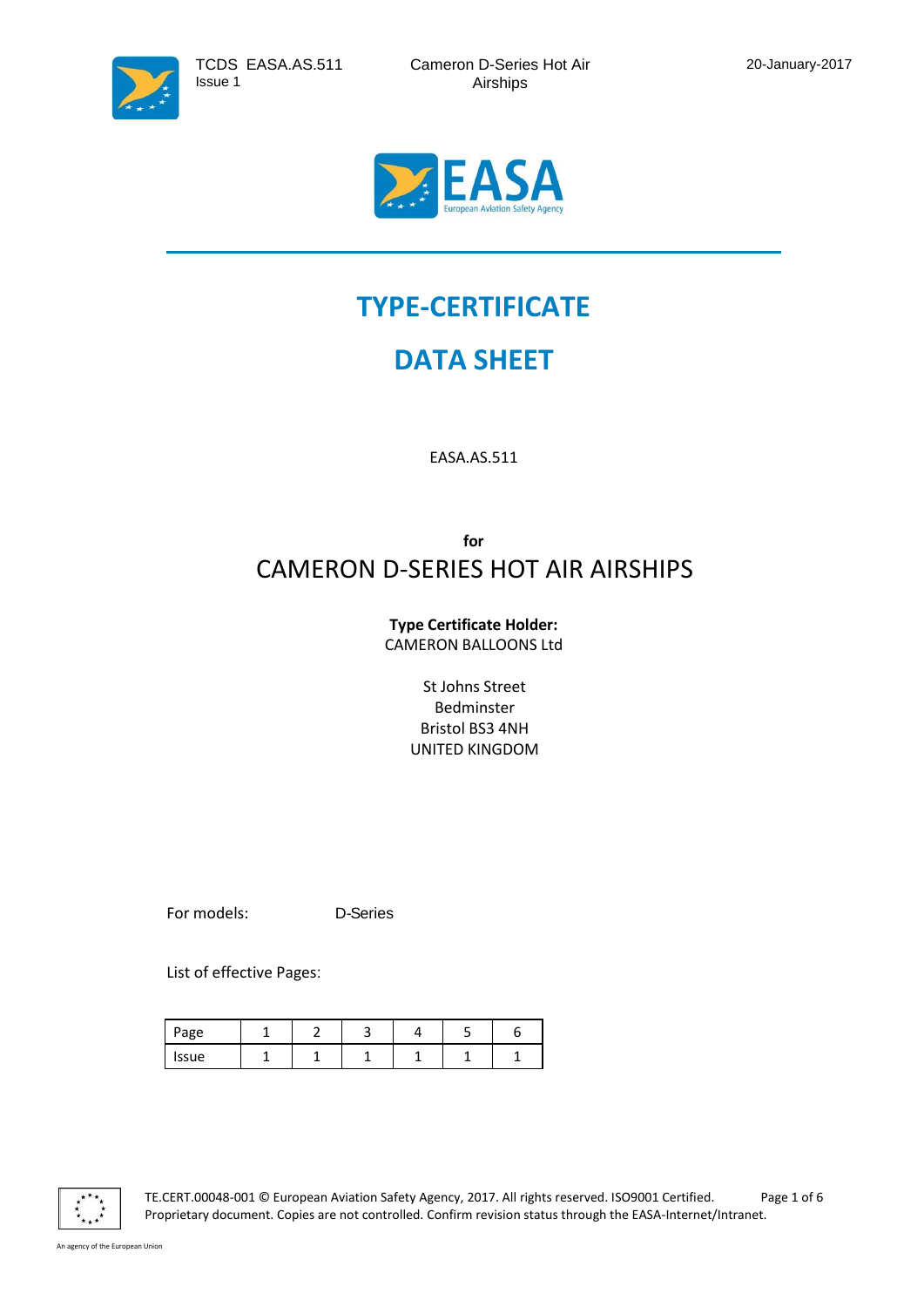





### **CONTENTS**

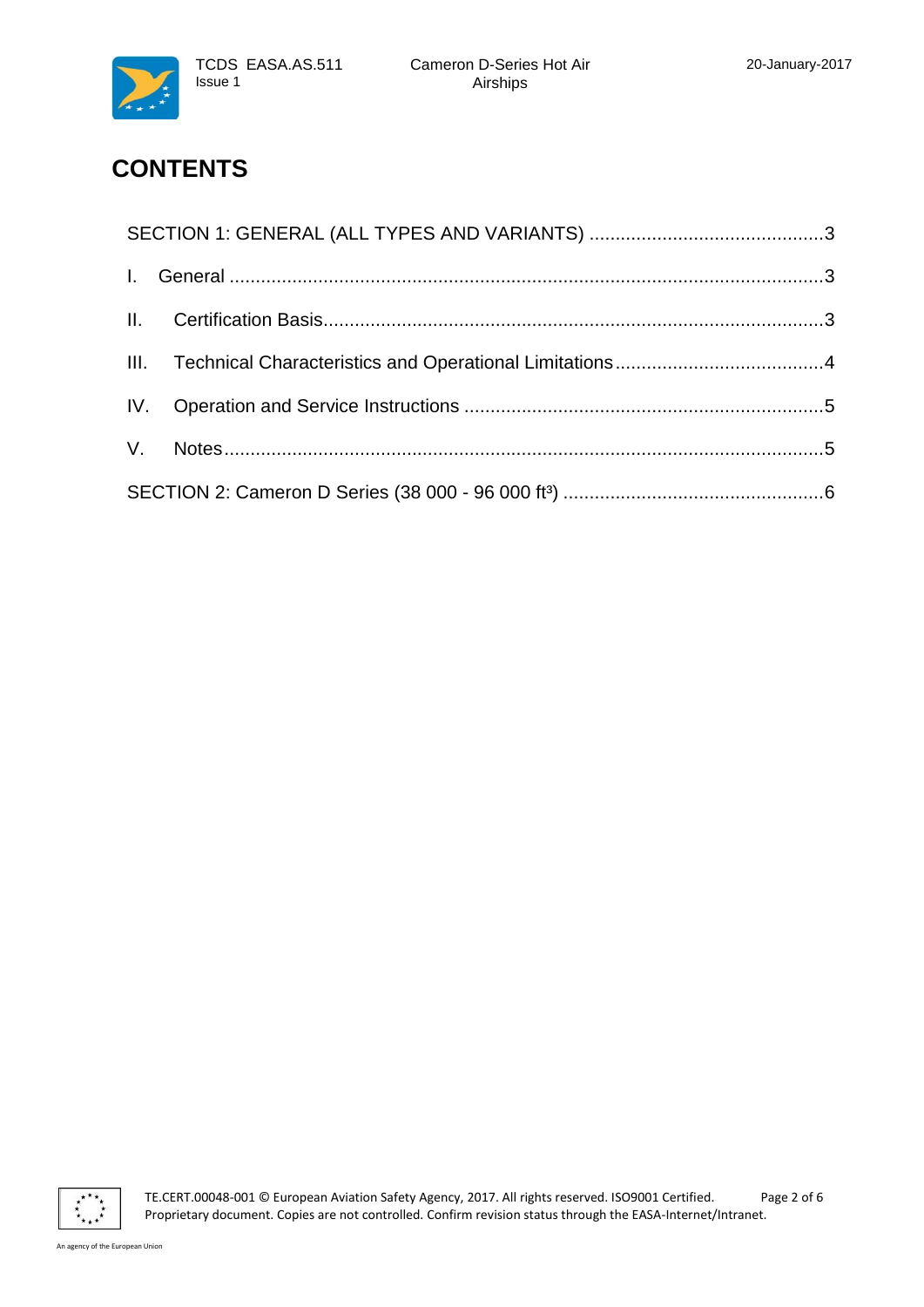TCDS EASA.AS.511 Issue 1



#### <span id="page-2-0"></span>**SECTION 1: GENERAL (ALL TYPES AND VARIANTS)**

<span id="page-2-2"></span><span id="page-2-1"></span>

|    | General                                                            |                                                                                                                                              |  |  |  |
|----|--------------------------------------------------------------------|----------------------------------------------------------------------------------------------------------------------------------------------|--|--|--|
| 1. | Data Sheet No:<br>EASA.AS.511                                      | Issue 1 Date: 20 January 2017                                                                                                                |  |  |  |
| 2. | Type / Variant or Model                                            |                                                                                                                                              |  |  |  |
|    | $(a)$ Type:                                                        | Cameron D-Series.                                                                                                                            |  |  |  |
|    | (b) Variant or Model:                                              | Refer to Section 2                                                                                                                           |  |  |  |
| 3. | Airworthiness Category:                                            | Normal                                                                                                                                       |  |  |  |
| 4. | Type Certificate Holder:                                           | <b>CAMERON BALLOONS LTD.</b><br>St Johns Street<br><b>Bedminster</b><br>Bristol BS3 4NH<br><b>UNITED KINGDOM</b>                             |  |  |  |
| 5. | Manufacturer:                                                      | <b>CAMERON BALLOONS LTD.</b><br><b>St Johns Street</b><br><b>Bedminster</b><br><b>Bristol BS3 4NH</b><br><b>UNITED KINGDOM</b>               |  |  |  |
| 6. | National certification date:                                       | Various, refer to Section 2                                                                                                                  |  |  |  |
| 7. | <b>CAA Application date:</b>                                       | Various, refer to Section 2                                                                                                                  |  |  |  |
| 8. | <b>CAA Recommendation date:</b>                                    |                                                                                                                                              |  |  |  |
| 9. | <b>EASA Certification date:</b>                                    | 13 February 1981                                                                                                                             |  |  |  |
| Ш. | <b>Certification Basis</b>                                         |                                                                                                                                              |  |  |  |
| 1. | Reference Date for determining<br>the applicable requirements:     | Various, refer to Section 2                                                                                                                  |  |  |  |
| 2. | UKCAA Type Certificate Data Sheet No.: Various, refer to Section 2 |                                                                                                                                              |  |  |  |
| 3. | <b>UKCAA Type Certification Basis:</b>                             | Various, refer to Section 2                                                                                                                  |  |  |  |
| 4. | Airworthiness Requirements:                                        | Paper 696 dated 27 January 1978 ( $\Diamond$ in Table 1)                                                                                     |  |  |  |
|    |                                                                    | Working draft of British Airworthiness Requirements for<br>Powered Hot Air Airships Issue 4 dated 13 January 1976<br>$(BAR)$ (§ in Table 1). |  |  |  |
|    |                                                                    | BAR issue 2 and Paper 696 dated 27 January 1978 (# in<br>Table 1)                                                                            |  |  |  |
|    |                                                                    | <b>British Civil Airworthiness Requirements Part 31 issue 2</b><br>12 May 2003.                                                              |  |  |  |
| 5. | <b>Special Conditions:</b>                                         | None                                                                                                                                         |  |  |  |
| 6. | Reversion and Exemptions:                                          | None                                                                                                                                         |  |  |  |
| 7. | <b>Equivalent Safety Findings:</b>                                 | None                                                                                                                                         |  |  |  |



TE.CERT.00048-001 © European Aviation Safety Agency, 2017. All rights reserved. ISO9001 Certified. Page 3 of 6 Proprietary document. Copies are not controlled. Confirm revision status through the EASA-Internet/Intranet.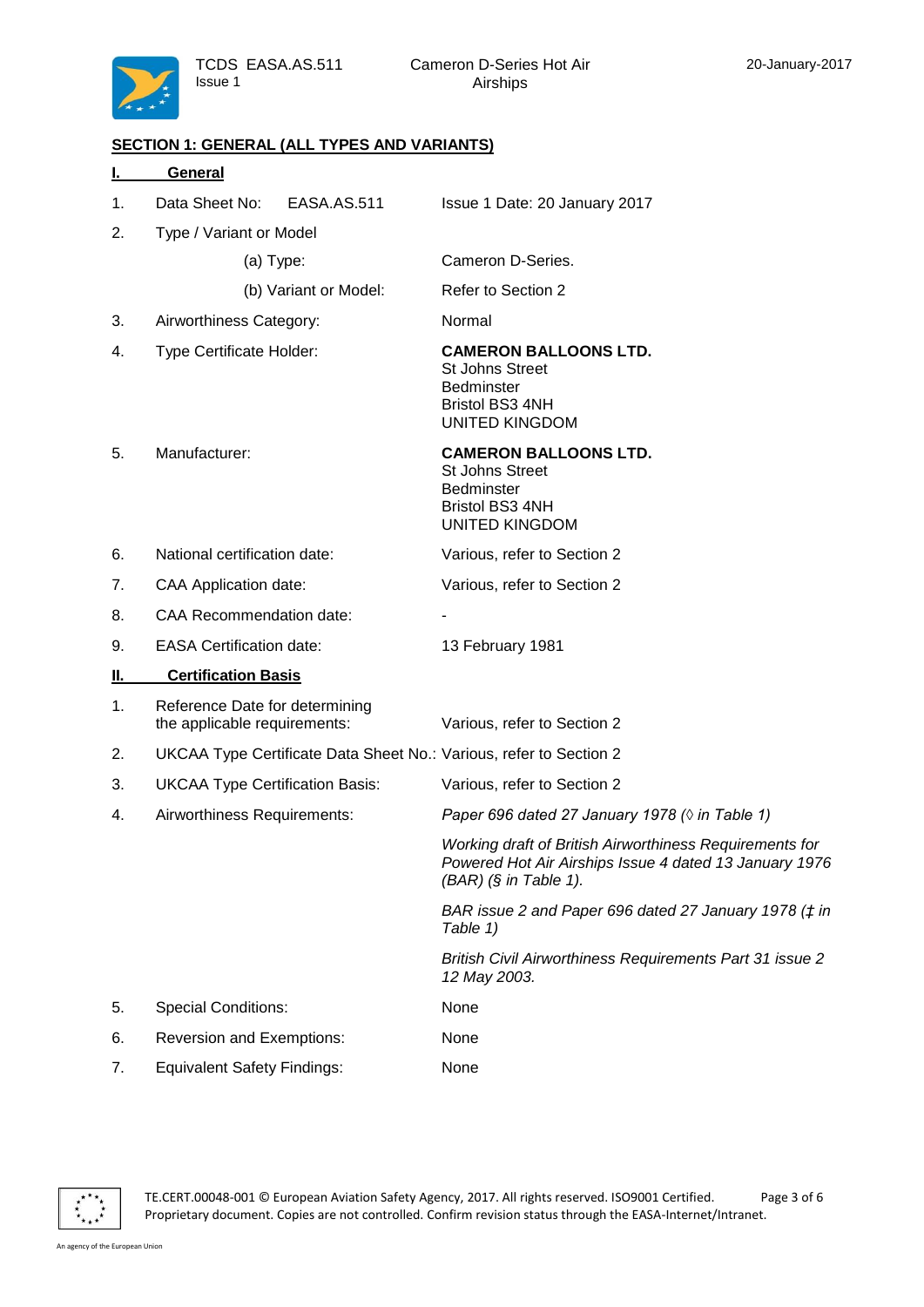

<span id="page-3-0"></span>

| III. | <b>Technical Characteristics and Operational Limitations</b> |                                                                                                                                                                                                                                                                                                                                                                                                                  |  |  |  |
|------|--------------------------------------------------------------|------------------------------------------------------------------------------------------------------------------------------------------------------------------------------------------------------------------------------------------------------------------------------------------------------------------------------------------------------------------------------------------------------------------|--|--|--|
| 1.   | <b>Type Design Definition:</b>                               | Refer to Section 2                                                                                                                                                                                                                                                                                                                                                                                               |  |  |  |
| 2.   | Description:                                                 | 2.1 Envelope<br>Simple streamlined envelope with rectangular rip panel for<br>deflation. Empennage inflated by propeller slipstream.<br>Rudder is integral fabric with actuation by pulling lines.<br>2.2 Gondola<br>Welded tubular steel framework open gondola with two<br>seats (occasional three for D-96). Engine at rear with<br>pusher propeller. Burner is single for smaller sizes, double<br>for D-96. |  |  |  |
| 3.   | Equipment:                                                   | Equipment is listed in the Approved Cameron Balloons D<br>Type Airship Flight and Maintenance Manual-Issue 7th Oct<br>2016 or later approved EASA revision.                                                                                                                                                                                                                                                      |  |  |  |
| 4.   | Envelope:                                                    | Refer to Section 2 and Approved Cameron Balloons D Type<br>Airship Flight and Maintenance Manual-Issue 7th Oct 2016 or<br>later approved EASA revision.                                                                                                                                                                                                                                                          |  |  |  |
| 5.   | Burner:                                                      | Refer to Section 2 Approved Cameron Balloons D Type<br>Airship Flight and Maintenance Manual-Issue 7th Oct 2016 or<br>later approved EASA revision.                                                                                                                                                                                                                                                              |  |  |  |
| 6.   | Gondola:                                                     | Approved Cameron Balloons D Type Airship Flight and<br>Maintenance Manual-Issue 7th Oct 2016 or later approved<br>EASA revision.                                                                                                                                                                                                                                                                                 |  |  |  |
| 7.   | Mass:                                                        | Refer to Section 2 Note: MTOM = Maximum Take-Off Mass,<br>MLM = Minimum Landing Mass.                                                                                                                                                                                                                                                                                                                            |  |  |  |
| 8.   | <b>Envelope Temperature:</b>                                 | The envelope temperature must not exceed 120°C (250°F).                                                                                                                                                                                                                                                                                                                                                          |  |  |  |
| 9.   | Minimum Crew:                                                | One (Pilot).                                                                                                                                                                                                                                                                                                                                                                                                     |  |  |  |
| 10.  | Maximum Occupants:                                           | Not to exceed maximum take off mass and limitations. Refer<br>to Approved Cameron Balloons D Type Airship Flight and<br>Maintenance Manual-Issue 7th Oct 2016 or later approved<br>EASA revision.                                                                                                                                                                                                                |  |  |  |
| 11.  | Fuel:                                                        | Commercial Propane.                                                                                                                                                                                                                                                                                                                                                                                              |  |  |  |
| 12.  | <b>Other Limitations:</b>                                    | A minimum of two independent cylinders with provision to<br>supply pilot lights are required. Extra cylinders may be used.                                                                                                                                                                                                                                                                                       |  |  |  |

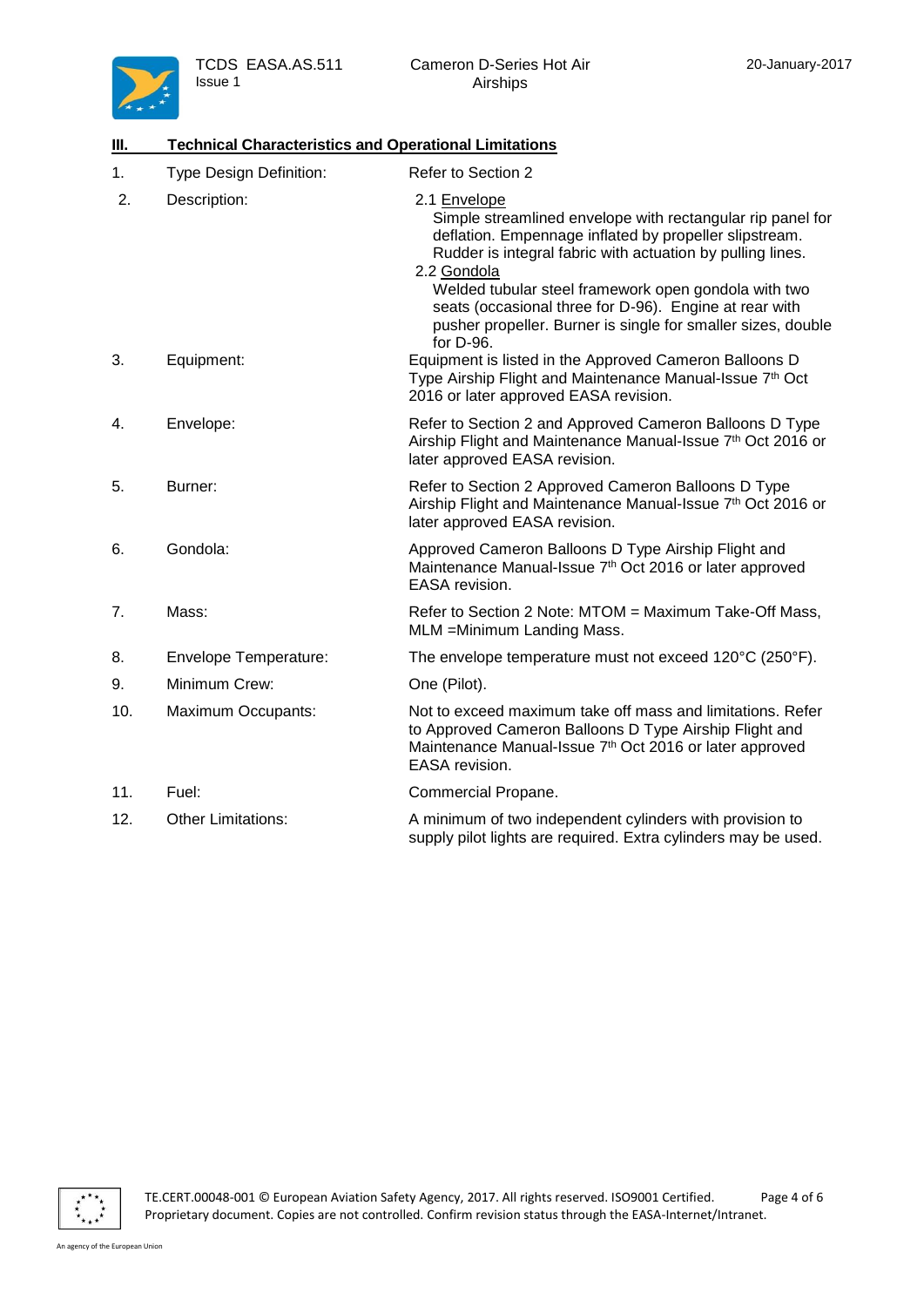

### <span id="page-4-0"></span>**IV. Operation and Service Instructions**

1. Approved Cameron Balloons D Type Airship Flight and Maintenance Manual - Issue 7<sup>th</sup> Oct 2016 or later approved EASA revision.

### <span id="page-4-1"></span>**V. Notes**

Note 1) For the purpose of maintenance and inspection a log book must be maintained with each hot air airship envelope. If the burner, gondola, instruments and/or cylinders are interchanged, they must be listed in the log book of each envelope with which they are used.